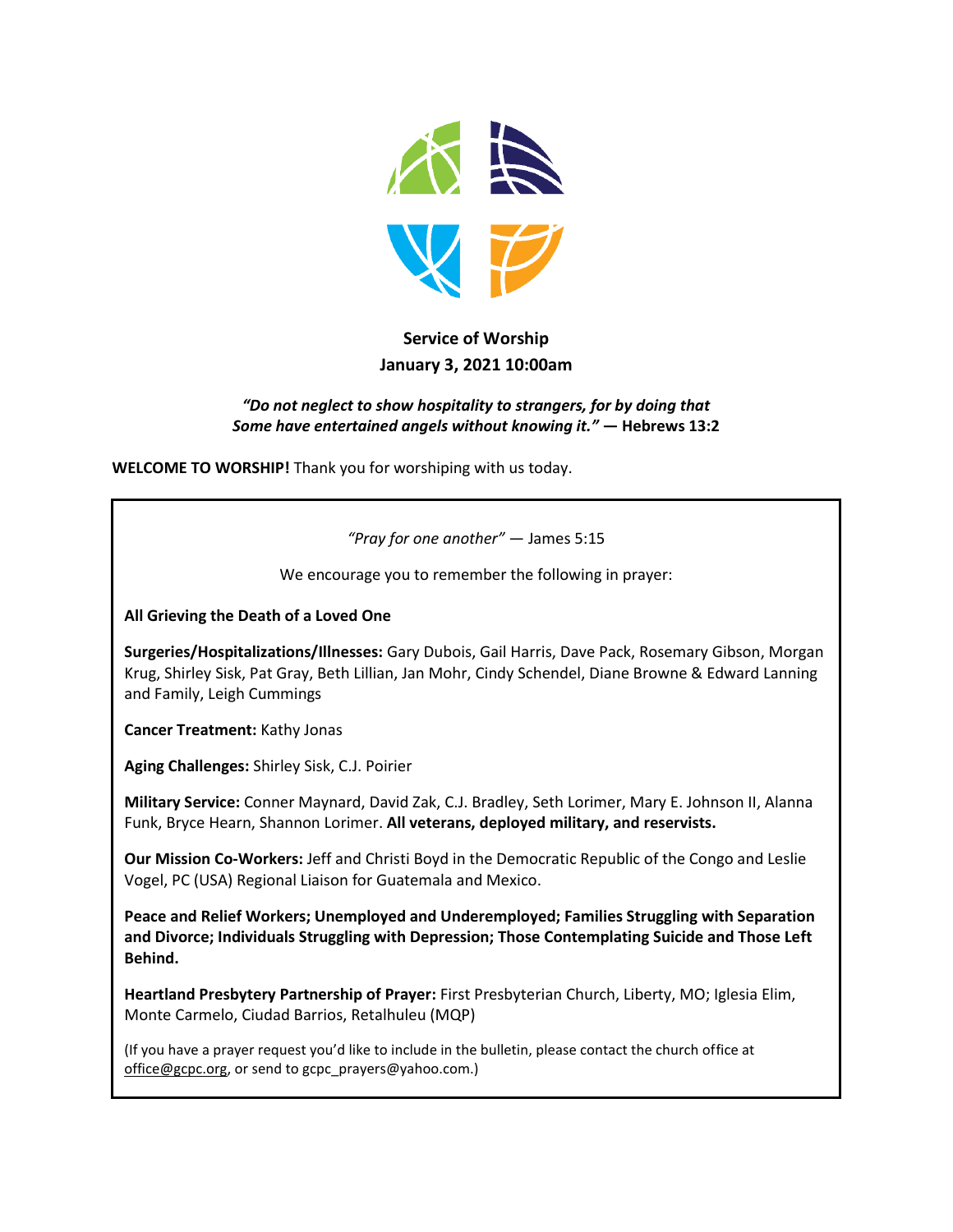## **SPOTLIGHT**

**BRIANNA TAYLOR-HINDS',** a church member and Donna Dearmore's granddaughter, apartment was in the building with the fire @ 81st & Troost on Monday night. Brianna has been a faithful member of Exaltation! Ringers and has gone on several M&M Trips. It is uncertain at this time if anything in Brianna & her roommate's apartment is salvageable. Please see the link below for the newsclip and GoFundMe page that has been set up to help relocate and replace what they've lost. Please keep them in your prayers and help as you are able.<https://gofund.me/3fa95bfd>

**THE GENEROSITY TEAM WOULD LIKE TO THANK** everyone involved in helping us get off to a good start with this year's "Stewart-ship" Campaign. If you haven't made your pledge yet, you can go online at [http://gcpc.org/2021pledge,](https://t.e2ma.net/click/0sw63e/8mprdig/sqpd0u) or you can call our Finance Administrator, Tara Hyder. You can also download a pledge card **[HERE](https://t.e2ma.net/click/0sw63e/8mprdig/8iqd0u)**.

**CONTACTING STAFF:** A reminder that the GCPC church building is open to limited use in response to the ongoing public health emergency. Office staff members are primarily working remotely. The best way to reach a staff member is by e-mail:

Rev. Sue: [sue.trigger@gcpc.org](mailto:sue.trigger@gcpc.org) Rev. Mitch: [mitch.trigger@gcpc.org](mailto:mitch.trigger@gcpc.org) Rebecca Prater (music dir.): [rebecca.prater@gcpc.org](mailto:rebecca.prater@gcpc.org) Miles McDonald (youth dir.): [miles.mcdonald@gcpc.org](mailto:miles.mcdonald@gcpc.org) Patrick Bell (office admin.): [patrick.bell@gcpc.org](mailto:patrick.bell@gcpc.org) Tara Hyder (finance admin.): [finance@gcpc.org](mailto:finance@gcpc.org)

**HOW TO PLEDGE DURING THIS TIME:** During this time of online-only worship, we encourage those who normally put their pledge in the offering plate each Sunday to mail their pledges to the church. The Finance Administrator will get them and see that they are deposited in a timely fashion. Of course, you may also make your pledge online by going to [gcpc.org](https://gcpc.org/about-us/donate.html) and clicking the "Online Giving" tab.

### **ADULT**

**WHAT IS A MATTHEW 25 CHURCH?** Matthew 25:31–46 calls all of us to actively engage in the world around us, so our faith comes alive and we wake up to new possibilities. Convicted by this passage, both the 222nd and 223rd General Assemblies (2016 and 2018) exhorted the PC(USA) to act boldly and compassionately to serve people who are hungry, oppressed, imprisoned or poor. In 2020 our Session signed on to become a Matthew 25 church along with many Heartland Presbytery congregations. Join our online adult Sunday school class to learn more about what it means to be part of this exciting initiative. The classes will meet Sundays January 3, 10, 17, and 24 at 11:15am. Join us on Zoom at 11:15am. Meeting ID: 883 1302 4210 Passcode: GCPC2020